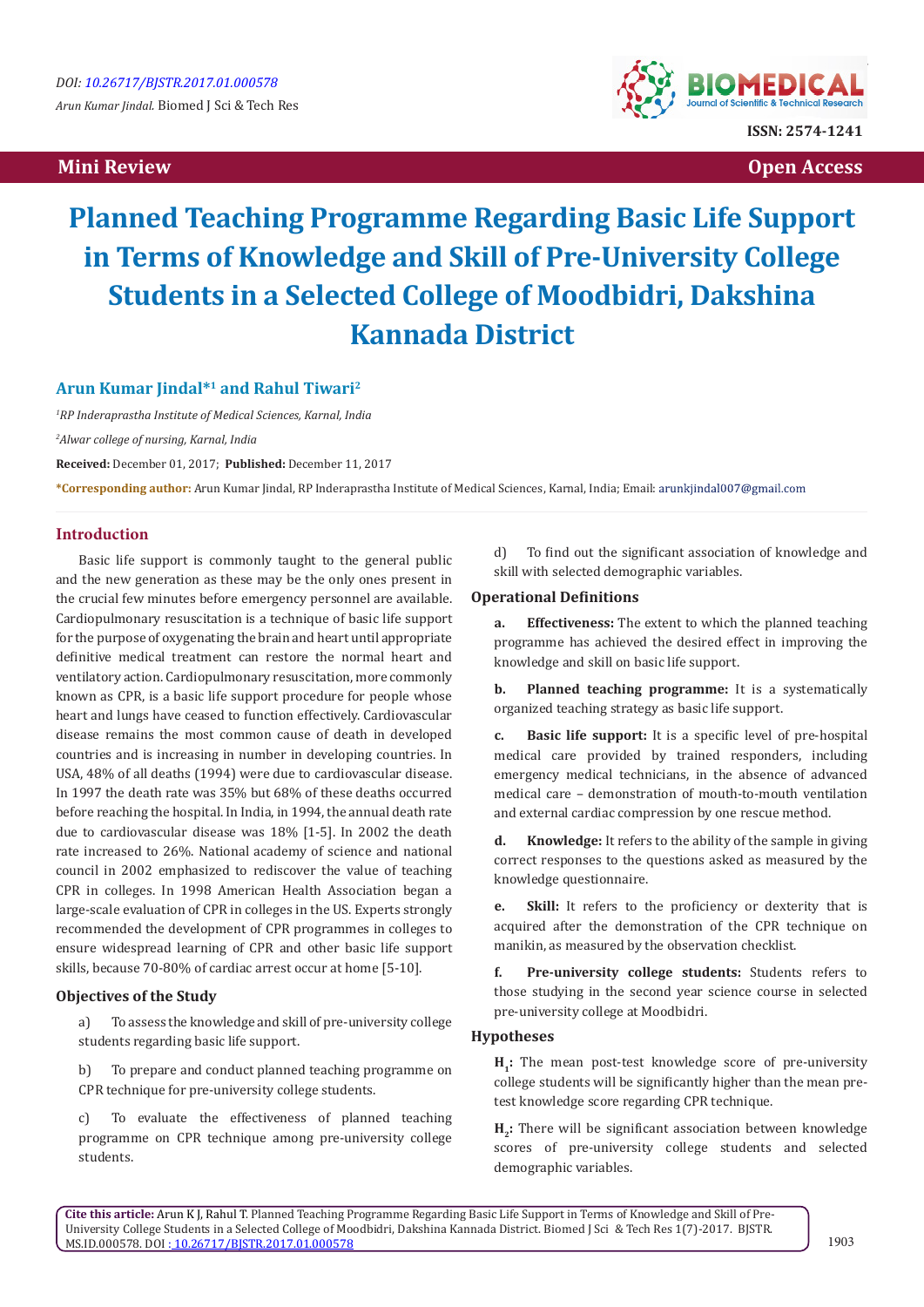## **Population**

The population for the study comprised of 30 students studying in the selected pre-university college.

#### **Samples**

The sample of the study comprised of 30 students studying in pre-university college.

#### **Sampling Technique**

Simple random technique was used to draw the sample. In this study, the investigator adopted a lottery method to choose 30 students from the sampling frame.

#### **Research Design**

The research design adopted for present study was one group pre-test post-test design adopted in the evaluative research approach for collection and analysis of data. The primary objective of the teaching programme was to impart education on basic life support to the randomly selected sample of 30 pre-university college students assessed in terms of mean gain in knowledge test and mean gain in skill test.

#### **Development of the Tool**

A self-administered questionnaire was prepared to assess the knowledge on basic life support CPR Adult 1 and observation checklist regarding the skill about CPR technique - basic life support adult rescuer method.

## **Implications**

Curriculum of nursing should prepare the nurses to assess the life-threatening conditions and their management. Adequate classroom teaching and demonstration regarding basic life support will be beneficial. The nursing staff and students can be taught to impart health education to pre-university college students regarding basic life support. Regular education programmes conducted by the nursing personnel, both in the hospital and in the community area will help in the management of life-threatening conditions. The nurse can play an important role in helping the adolescents regarding basic life support. Administration can also take initiatives in imparting health information regarding basic life support through different teaching methods. Individual and group teaching can be arranged for people in the hospitals, schools, colleges and other community settings. There is ample scope for nurses to conduct research in areas like various strategies that can be used in effective management of life-threatening conditions.

#### **Recommendations**

a) A similar study can be conducted on a larger sample for wider generalization.

b) A similar study can be conducted with a control group.

c) A comparative study can be carried out on knowledge of basic life support in terms of CPR among university college students.

d) Similar study can be conducted on school children, school teachers, parents, fire force, and traffic policemen.

e) Similar studies could be undertaken using other teaching strategies like video film, film shows or telephonic instruction.

f) A study could be conducted as knowledge regarding basic life support in terms of CPR among nursing students/staff nurse/nursing tutors.

#### **Summary**

Heart action and respiratory effort are absolute requirements in transporting oxygen to the tissues. One of the main organs to suffer from oxygen starvation is the brain, which may sustain damage after 4 minutes and irreversible damage after about seven minutes. The heart also rapidly loses the ability to maintain a normal rhythm. Following cardiac arrest, effective CPR enables enough oxygen to reach the brain to delay brain death and allows the heart to remain responsive to defibrillation attempts. CPR takes a lot of effort and may keep care provides from helping others. The PTP was prepared with the aim of improving the knowledge of pre-university college students related to CPR technique.

#### **References**

- 1. Aleyamma (1997) A study to assess the effectiveness of teaching of nurse regarding the knowledge of cardiopulmonary resuscitation in a selected hospital. Unpublished M.Sc nursing thesis submitted to Mangalore University, India.
- 2. (1997) Health care providers' manual for basic life support. American Heart Association, USA.
- 3. Smeltzer SC (2004) Brunner and Suddarth's textbook of medical surgical nursing.  $(10<sup>th</sup>$  edn) Lippincott Williams and Wilkins, Philadelphia, Pennsylvania, USA.
- 4. (2000) Handbook on emergency cardiovascular care for healthcare providers. American Heart Association, USA.
- 5. Basavanthappa BT (2000) Nursing education. Jaypee Brothers, New Delhi, India.
- 6. Gupta LC, Gupta A (2000) Manual of first aid. Jaypee Brothers, New Delhi, India.
- 7. Dwarkin GM (1999) Necessity of teaching CPR in colleges. Am J Public Health Aug 72(8): 849-852.
- 8. (2002) WHO, National Centre of Health Statistics.
- 9. Stracciolini A, Metzl (2000) Physical medicine and rehabilitation clinics of North America. WB Saunders Company, Philadelphia, USA.
- 10.(1999) Technical report series.